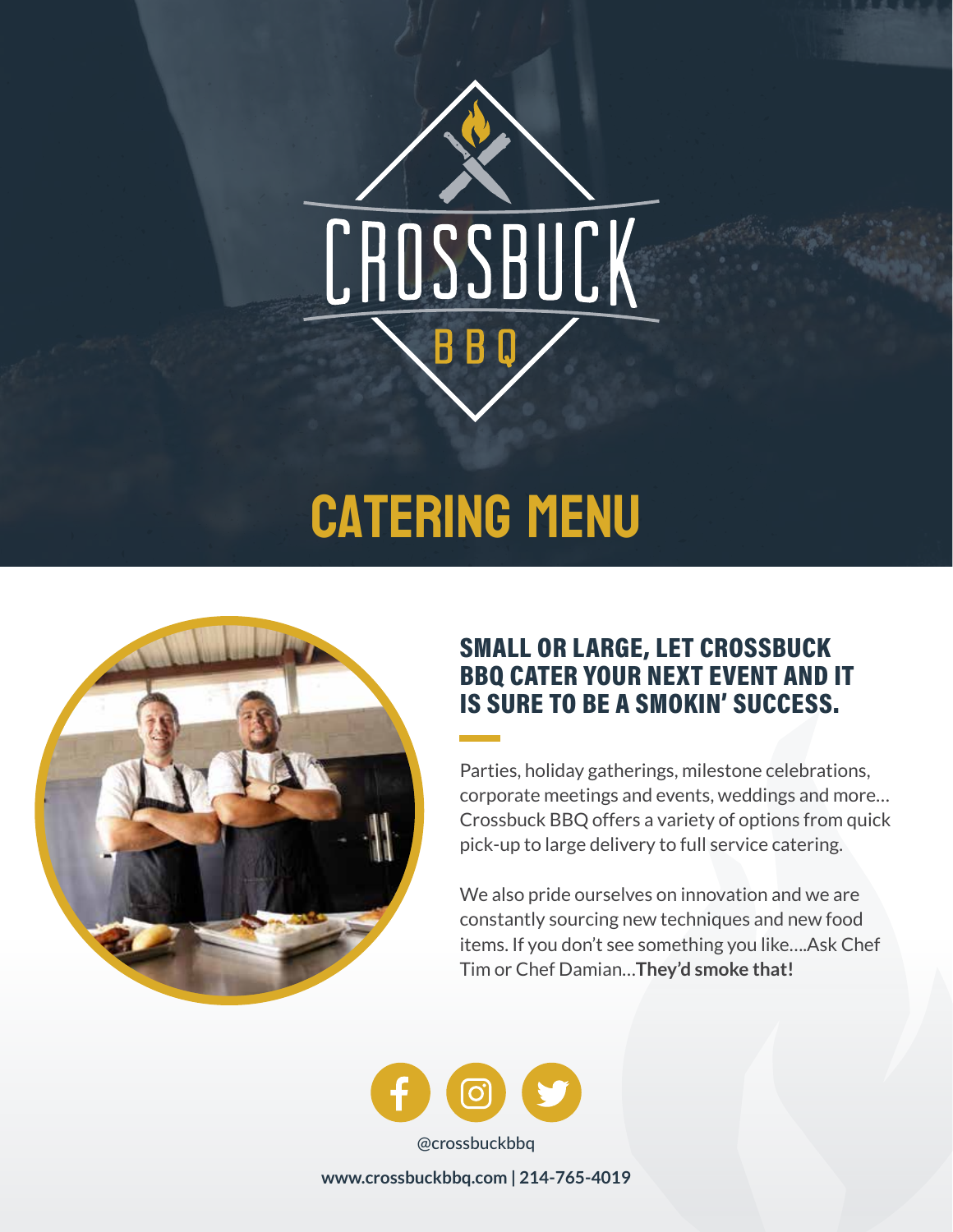### EASY ORDER MENUS **FOR GROUPS OF 20 PEOPLE OR MORE**

### WATCHING THE BIG GAME

Smoked Chicken Wings (Buffalo, BBQ or Teriyaki) with CB Ranch

Black Molasses Pork Butt Sliders with Cilantro Slaw

Chopped BBQ White Cheddar Queso with Tajin Spiced Tortilla Chips

### BUSINESS BUFFET

**\$26-27.50 per person**

Yardmaster's Salad Fresh Greens and Veggies with CB Ranch or CB Vinaigrette

Smokemaster's Vegetables with our Smoked Three Onion Butter

Roasted Potatoes with Smoked Scallion and Olive Oil

Smoked Prime Rib Coated with our Three Pepper Rub and Basted with Bacon Fat **-or-**

Texas Style Brisket Crossbuck Original Recipe, the Gold Standard

Brass Collar Turkey Breast Marinated and Rubbed with our Savory Herb Blend

NY Style Cheesecake with Fresh Berry Coulis and White Chocolate **Shavings** 

### LIGHT LUNCHEON

#### **\$13.25 per person \$18.25 per person**

Yardmaster's Salad Fresh Greens and Veggies with CB Vinaigrette

Smoked Anchovy Caesar with Cotija and Parmesan Cheeses

Citrus Glazed Salmon Gently Smoked with a Hint of Citrus

Brass Collar Turkey Breast Marinated and Rubbed with our Savory Herb Blend

### LARGE FAMILY REUNION

#### **\$18.50 per person**

Mac N Cheese with Vermont Cheddar and Smoked Garlic

Baked Beans with Soy-Smoked Onion and Anaheim Chili

Texas Style Brisket Crossbuck Original Recipe, the Gold Standard

St. Louis Style Pork Ribs Glazed with CB Spiced Local Honey

### PLEASE ORDER 24 HOURS IN ADVANCE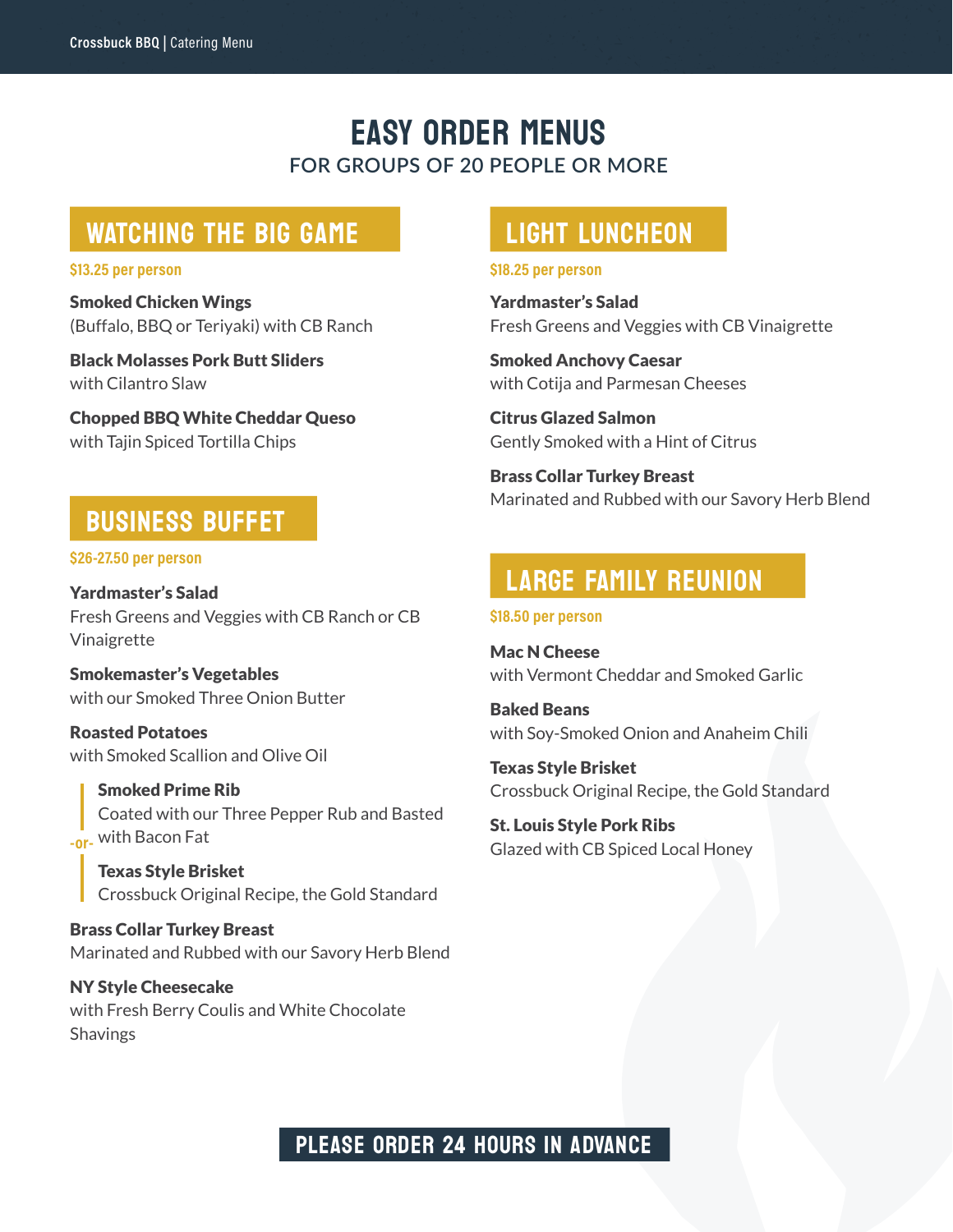### APPETIZERS & PLATTERS **FOR GROUPS OF 20 PEOPLE OR MORE**

## COLD HOT

Crossbuck Smoked Shrimp Cocktail ........ **\$24/doz** with Fresh Horseradish Cocktail Sauce Cold Smoked Mozzarella Skewers ........... **\$19/doz** with Tomato Jam Chef's Cheese Display............... **\$85/ feeds 25-30** Imported and Domestic Cheese Tray Garden Crudites ..................... **\$70/feeds 25-30** with Smoked Jalapeno Ranch Lox Style Smoked Salmon Board .... **\$75/feeds 25-30** with Traditional Accompaniments Lightly Smoked Fruit Skewers .............. **\$20/doz** with Mint Yogurt Curried Smoked Salmon Salad Wraps ....... **\$21/doz** with Lemon and Capers Pesto Smoked Turkey Wraps ................ **\$21/doz** with Fresh Basil & Cranberries Smoked Red Pepper Hummus ....... **\$65/feeds 25-30** with Assorted Olives and Pita Smoked Tomato Bruschetta ................. **\$19/doz** with Feta and Fresh Herbs Smoked Eggplant Baba Ghanoush ... **\$65/feeds 25-30** with Crisp Vegetables and Pita

| Peppered Beef Skewers  \$27/doz<br>with Black Molasses Jus                                   |
|----------------------------------------------------------------------------------------------|
| Smoked Chicken Wings  \$22/doz<br>(Buffalo, BBQ or Teriyaki) with CB Ranch                   |
| Herbed Salmon Skewers \$24/doz<br>with Citrus Aioli                                          |
| Bacon Stuffed Mushrooms. \$19/doz<br>with Hot Peppers and Thyme                              |
| Chopped BBQ Sliders  \$23/doz<br>with Bleu Crumbles and Smoked Onion                         |
| Black Molasses Pork Butt Sliders  \$20/doz<br>with Cilantro Slaw                             |
| Gently Smoked Brie  \$60/feeds 15-20<br>with Bacon Jam and Crostini                          |
| <b>Chopped BBQ White Cheddar Queso .\$64/feeds 25-30</b><br>with Tajin Spiced Tortilla Chips |
| Bacon Wrapped Jalapenos  \$22/doz<br>with Sweet Pepper Cream Cheese                          |
|                                                                                              |

### PLEASE ORDER 24 HOURS IN ADVANCE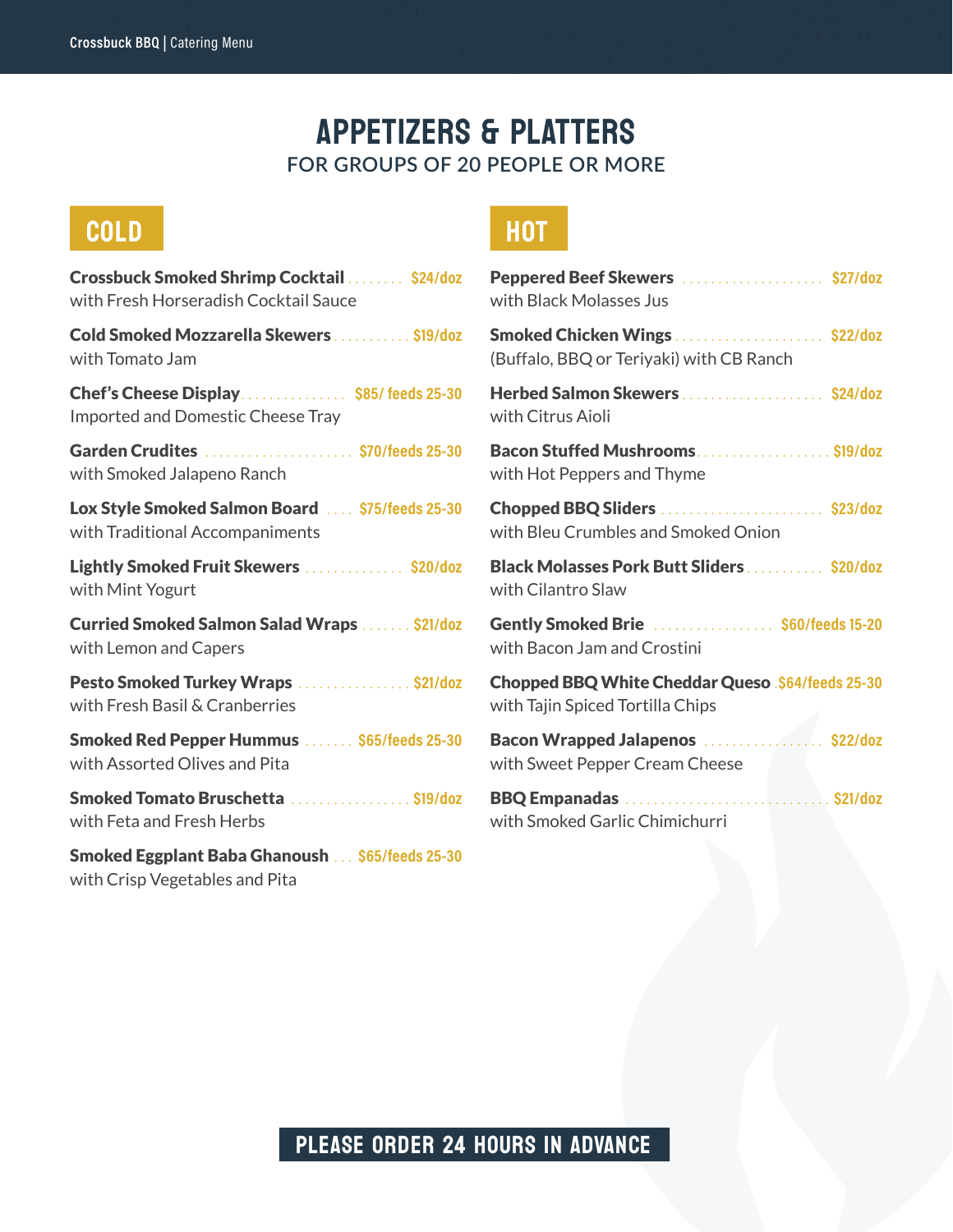### BOXED LUNCHES

All Boxed Lunches are served with Chips, one Main, one Side and a Cookie or Brownie *50 Person Lunch Minimum*

#### MAIN *(Choose One)*

| <b>Smoked Prime Rib Sandwich</b> \$16.99/ea |  |
|---------------------------------------------|--|
| with Horseradish Aioli                      |  |
| .                                           |  |

Smoked Salmon Wrap ..................... **\$13.99/ea** with Citrus Salsa

Turkey Breast Wrap ....................... **\$13.99/ea** with Cranberry Chutney

Citrus Glazed Salmon Salad ............... **\$16.99/ea** with CB Vinaigrette

Smoked Red Pepper Hummus ............. **\$13.99/ea** with Assorted Olives and Pita

#### SIDES *(Choose One)*

Miso Honey Slaw Crisp Slaw with Miso, Honey and Pickled Ginger

CB Potato Salad with Chopped BBQ and Chives

Sesame Noodle Salad with Chilis and Cilantro

### COLD BOXED LUNCH **HOT BOXED LUNCH**

#### MAIN *(Choose One)*

| Crossbuck Original Recipe, the Gold Standard |  |
|----------------------------------------------|--|

Brass Collar Turkey Breast ................. **\$14.99/ea** Smoked with our Savory Spice Blend

Black Molasses Pork Butt .................. **\$13.99/ea** Kicked up a Notch with Hoisin Sauce and Secret Spices

Citrus Glazed Salmon ...................... **\$15.99/ea** Gently Smoked with a Hint of Citrus

Steel Driver's Chopped BBQ .............. **\$16.99/ea** Pulled and Chopped then Tossed in CB BBQ Sauce

#### SIDES *(Choose One)*

Baked Beans with Soy-Smoked Onion and Anaheim Chili

Desert Line Hominy with Epazote and Spices

Mac N Cheese with Vermont Cheddar and Smoked Garlic

Smokemaster's Vegetables with our Smoked Three Onion Butter

### PLEASE ORDER 24 HOURS IN ADVANCE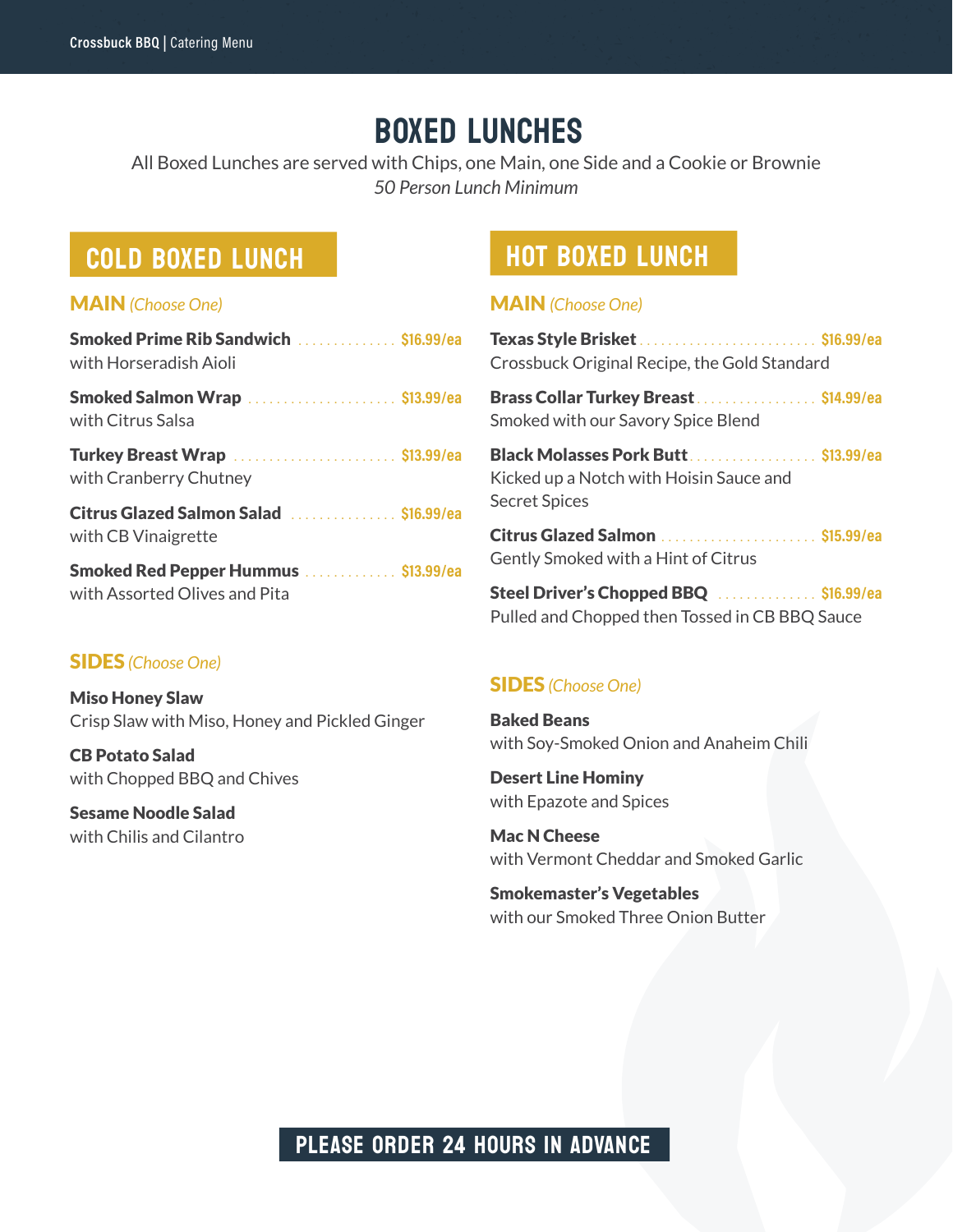## THE BEAUTIFUL BBQ BUFFET

*All prices are per person.*

## PROTEINS SIDES

| (Choose at Least Two)                                                                               |  |
|-----------------------------------------------------------------------------------------------------|--|
| CB Signature Brisket  \$7.50<br>the standard, unforgettable                                         |  |
| Brass Collar Turkey Breast  \$5.75<br>Smoked with our Savory Spice Blend                            |  |
| <b>St. Louis Style Pork Ribs Glazed</b> \$6.00<br>with CB Spiced Local Honey                        |  |
| Smoked Poblano Sausage \$4.50<br>Juicy Sausage served Sliced for Sharing                            |  |
| Black Molasses Pork Butt  \$5.50<br>Kicked up a Notch with Hoisin Sauce and<br><b>Secret Spices</b> |  |
| <b>Citrus Glazed Atlantic Salmon</b> National Street, S6.50<br>gently Smoked with a Hint of Citrus  |  |
| CB Smoked Chicken  \$5.50<br>Dark Chicken Quarters Basted with Love                                 |  |
| Steel Driver's Chopped BBQ \$6.00<br>Pulled and Chopped then Tossed in CB BBQ Sauce                 |  |
| Smoked Prime Rib  \$9.00<br>with our Three Pepper Rub, Basted with Bacon Fat                        |  |
| with Chili and Sesame Glaze                                                                         |  |

#### *(Choose at Least Two)*

| with Soy-Smoked Onion and Anaheim Chili                                           |                 |
|-----------------------------------------------------------------------------------|-----------------|
| Desert Line Hominy  \$2.00<br>with Epazote, Fresh Herbs, Spices and Cotiia        |                 |
| Crisp slaw with Miso, Honey, and Pickled Ginger                                   |                 |
| with Chopped BBQ and Chives                                                       |                 |
| with Vermont Cheddar and Smoked Garlic                                            |                 |
| Smokemaster's Vegetables \$2.50<br>with our Smoked Three Onion Butter             |                 |
| <b>CB Rice Pilaf</b><br>with Herbs and Peas                                       |                 |
| Smoked Anchovy Caesar \$3.00<br>with Cotija and Parmesan Cheeses                  |                 |
| Yardmaster's Salad<br>Fresh Greens with CB Ranch or CB Vinaigrette                | \$3.00          |
| <b>Cold Smoked Tomato and Mozzarella Salad  \$3.00</b><br>with Basil and Balsamic |                 |
| with CB Signature Spices                                                          |                 |
| Sesame Noodle Salad<br>with Chilis and Cilantro                                   |                 |
| Assorted Cookies<br>. \$2.50<br><b>Fresh Baked Cookie Assortment</b>              |                 |
| CB Chocolate Cake<br>with Sweet Cream Frosting                                    | <b>S4.00</b>    |
| Two Bite Desserts<br>Assortment Chef's Choice of Mini Desserts                    | $\ldots$ \$2.50 |

### **DESSERTS**

| NY Style Cheesecake  \$5.00<br>with Fresh Berry Coulis and White<br><b>Chocolate Shavings</b> |  |
|-----------------------------------------------------------------------------------------------|--|
| Served Hot with Cinnamon Crust                                                                |  |
| <b>Chocolate and Cranberry Bread Pudding  \$4.00</b><br>Served Hot and Dusted with Sugar      |  |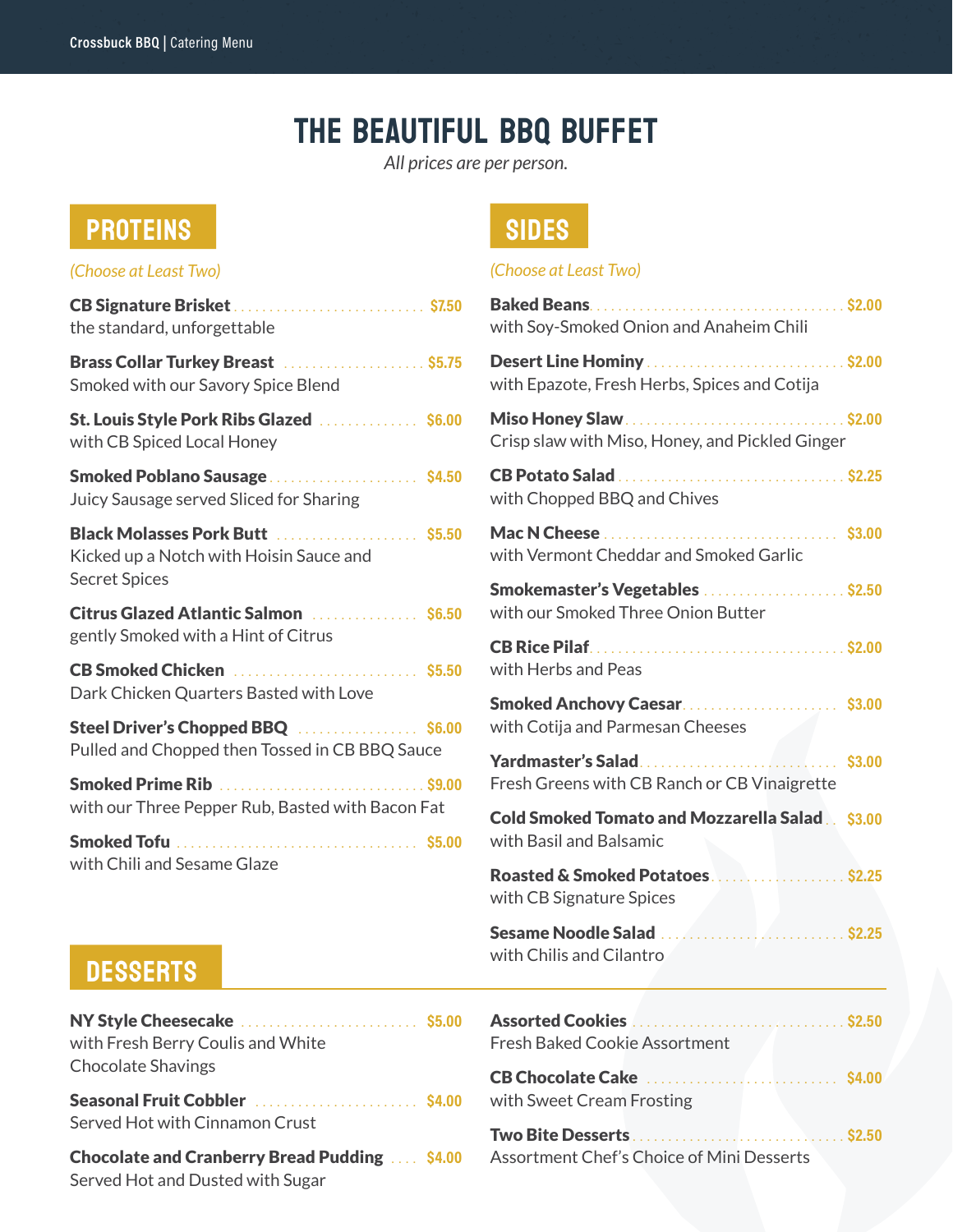## PLATED EVENTS

Crossbuck is happy to help plan a plated meal for your next event. While we have a variety of options and menus that we can create, we have some example menus below that we think are delicious!

### UPSCALE BBQ DINNER

#### Passed Appetizers

Smoked Shrimp Cocktail and CB Bruschetta

#### Salad

Yardmaster's Salad Fresh Greens and Veggies with CB Ranch or CB Vinaigrette

#### Entrée

CB Signature Brisket with Roasted Potatoes, Smoked Cauliflower and a BBQ Demiglace

#### **Dessert**

NY Style Cheesecake with Fresh Berry Coulis and White Chocolate Shavings

### RED HAT LUNCHEON

#### First Course

Smoked Red Pepper Hummus with Crisp Vegetables and Pita

#### Second Course

**Smoked Atlantic Salmon** with Sesame Noodle Salad **-or-**

**Brass Collar Turkey Breast** atop Smoked Anchovy Caesar

#### **Dessert**

CB Chocolate Cake with Sweet Cream Frosting

### FAMILY STYLE BBQ DINNER

#### Plated Apps

Warm Brie and Lox Style Salmon Boards

#### **Salads**

Smoked Anchovy Caesar and Smoked Tomato and Mozzarella

#### Entrée

**Smoked Prime Rib** with Desert Line Hominy and Chimichurri

**Smoked Chicken Legs** with Rice Pilaf and CB BBQ Sauce **-or-**

#### **Dessert**

Two Bite Dessert Assortment and Decadent **Chocolates** 

*Please contact Crossbuck for pricing on these or any other custom plates for your event.*